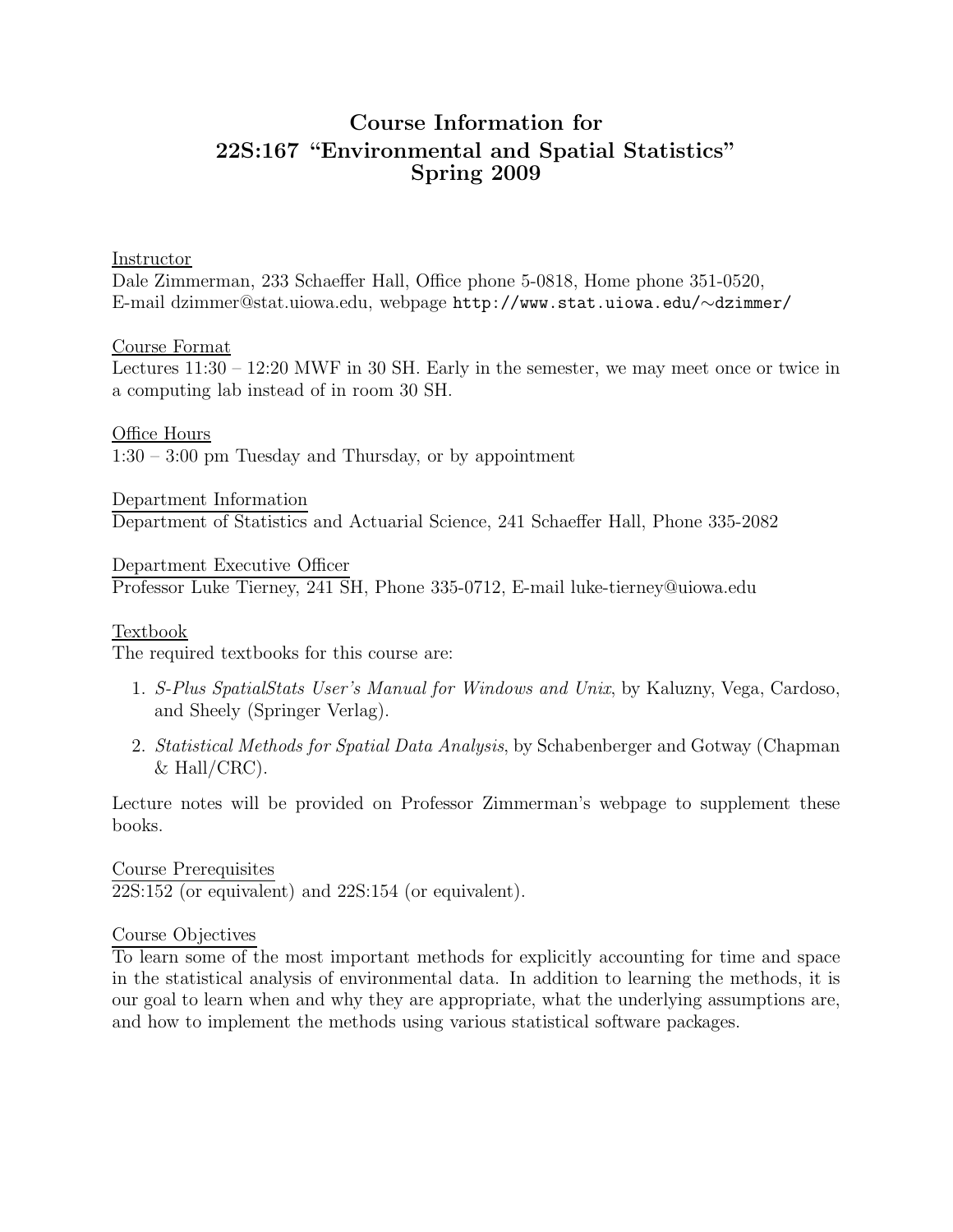# Major Topics Covered

- Exploratory temporal and spatial data analysis
- Temporal trend detection and estimation
- Geostatistics: Semivariogram estimation and Kriging
- Spatial regression
- Environmental monitoring network design
- Lattice (areal) data analysis, including disease mapping
- Spatial point pattern analysis
- Modeling spatio-temporal data
- Methods for sampling environmental populations (time permitting)

# Computing

Substantial computing will be necessary to complete many homework assignments and the final project. We will be using a variety of software including SAS, S+SpatialStats, and R; some instructions on their use will be provided in class.

# Homework

Written homework assignments are an essential component of the course. Assignments will be given every week or week-and-a-half. Assignments must be turned in at the beginning of class on the day they are due. Unless prior arrangements are made, homework turned in late will receive a score no higher than  $50\%$ . You may work on homework problems together, provided that no outright plagiarism occurs.

Some assignments will involve the analysis of data using a computer. Any computer output you wish to include with your homework should be fully labeled and annotated, and should be integrated with other parts of the homework by cutting and pasting (electronically or otherwise).

## Attendance

Attendance at lectures and participation in discussions are expected. Coming late to class, leaving early, or failing to attend class often will lower your grade.

## Take-home Midterm Exams

Two take-home midterms exams will be given. The first will be handed out in late February and will be due one week later. The second will be handed out in mid-April and will be due one week later. Both exams will involve more extensive data analysis and/or simulation than homework assignments do.

## Final Project

In lieu of a final exam, each student will prepare and deliver a short (20-25 minute) presentation on a spatial statistics topic of his or her own choosing (but one which has not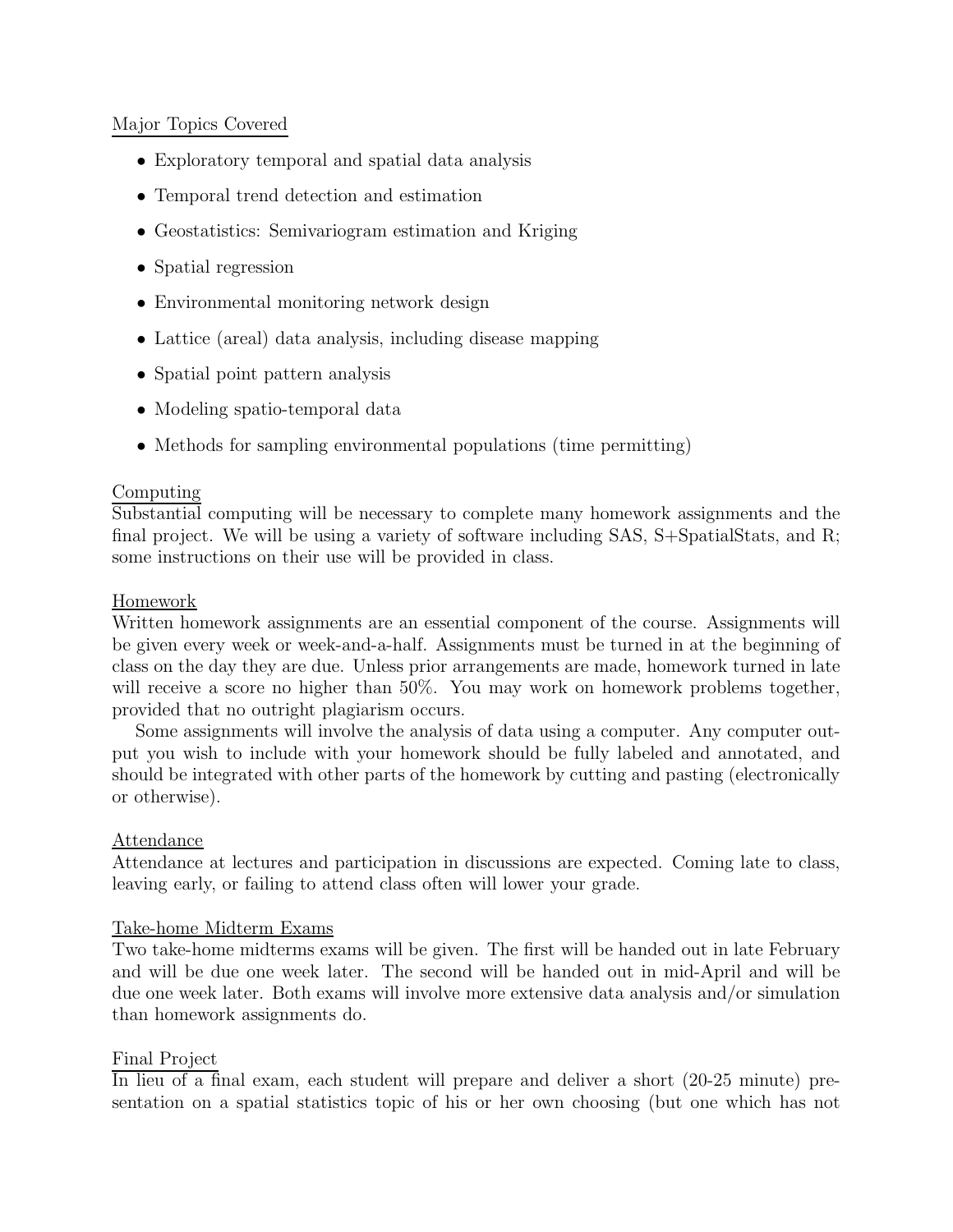been covered in class). Presentations will be given during the last two weeks of the regular semester. To accompany this oral presentation, students will prepare and hand out to classmates (and the instructor) their lecture notes on this topic, similar in format to the instructor's lecture notes. These presentations can be based on papers in the spatial statistics literature or on original research, and they should include a worked example with computer code (if appropriate). Professor Zimmerman can provide ideas for possible topics.

# Grading

- Homework and Attendance,  $40\%$
- Take-home Midterm Exams,  $40\%$  (20% each)
- Final Project, 20%

Plus-minus grading will be used.

### Academic Fraud

All forms of plagiarism and any other activities that result in a student presenting work that is not his or her own are academic fraud. All academic fraud is reported first to the departmental DEO and then to the Associate Dean for Academic Programs and Services. See Academic Fraud at http://www.clas.uiowa.edu/students/academic handbook/ix.shtml for the complete policy.

#### Making a Suggestion or Complaint

Students have the right to make suggestions or complaints and should first visit with me, then with the departmental DEO (if necessary). All complaints must be made as soon as possible. For more information, visit Student Complaints at

http://www.clas.uiowa.edu/students/academic handbook/ix.shtml

#### Students with Disabilities:

I would like to hear from anyone who has a disability that may require some modification of seating, testing, or other class requirements so that appropriate arrangements can be made. Please see me about this as soon as possible.

## Understanding Sexual Harassment

Sexual harassment is reprehensible and will not be tolerated by the University. It subverts the mission of the University and threatens the well-being of students, faculty, and staff. Visit this site (http://www.sexualharassment.uiowa.edu/) for definitions, assistance, and the full University policy.

## Reacting Safely to Severe Weather

The University of Iowa Operations Manual section 16.14 outlines appropriate responses to a tornado (see subsection (i)) or to a similar crisis. If a tornado or other severe weather is indicated by the National Weather Service radar, the Johnson County outdoor weather sirens will sound. If these sirens sound (and it is not the first Monday of the month at 9:00 am when the sirens are tested), members of the class will seek appropriate shelter immediately, continuing class if possible when the event is over.